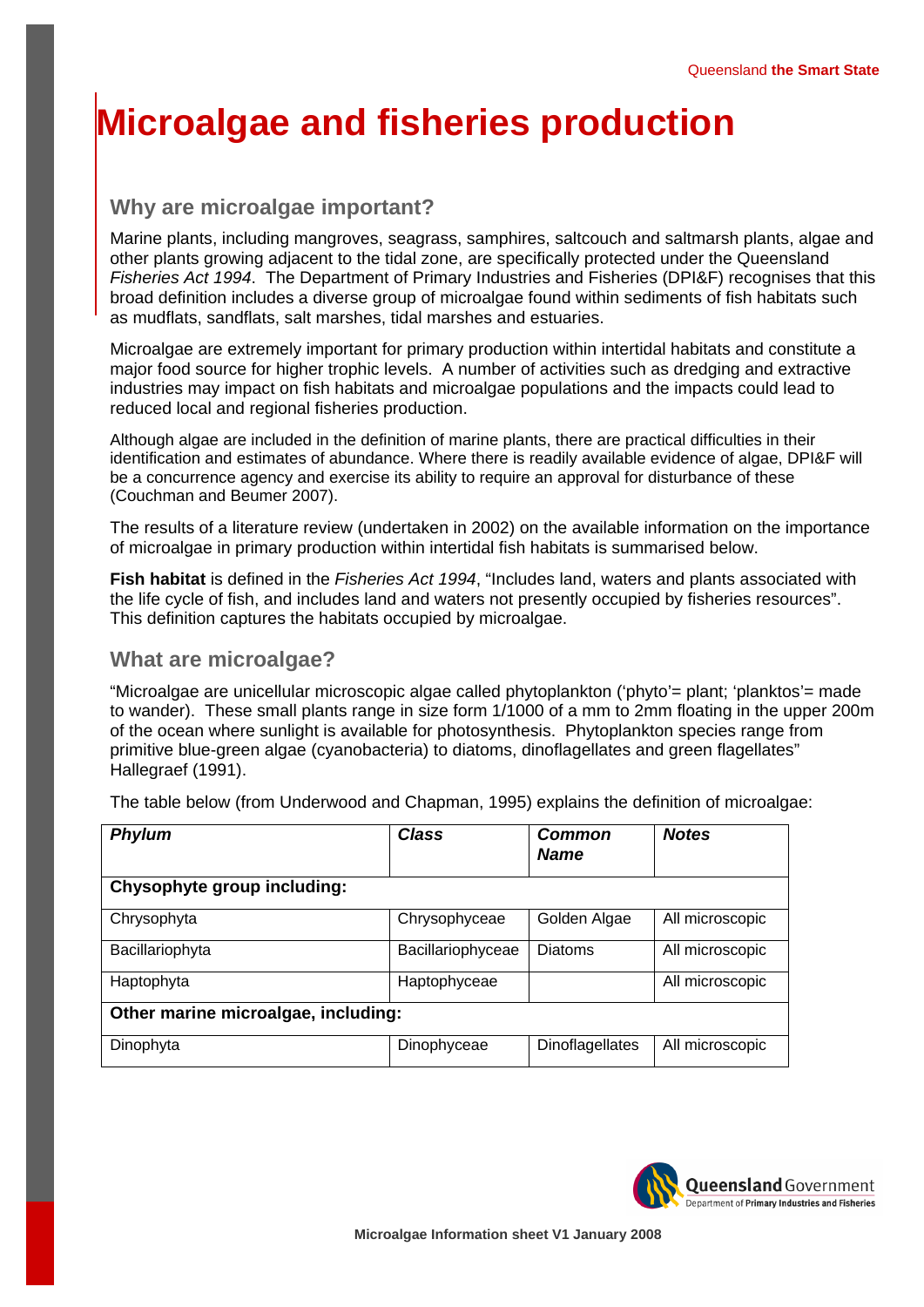"Microphytobenthos refers to microscopic, photosynthetic eukaryotic algae and cyanobacteria that grow in habitats ranging from wave swept beaches to detritus-laden backwater lagoons." (Macintyre et al, 1996). Intertidal microphytobenthos include motile benthic diatoms (mainly pinnate) that migrate vertically upward to the sediment surface at the beginning of the day and downward at the end of the day (Guarini et al, 2002).

#### **Where is microalgae found?**

Marine microalgae live in many different habitats within the sediment of intertidal areas. These habitats include estuaries, sand flats, muddy shores, saltmarshes and bare soft substrate. Microphytobenthos occupy habitats such as salt marshes, submerged aquatic vegetation beds, intertidal sand and mudflats and subtidal, illuminated sediments (Macintyre et al, 1996).

#### **Bare soft substrates**

The Status of Fisheries Resources Report NSW (1997/1998) defines subtidal, soft substrates as "all areas of unvegetated fine-sediment bottom occurring within estuarine and marine waters below low tide level". Examples of soft substrates include mud, ooze, silt, sand, shell grit and finer gravels.

Common "bare" habitats that can be found within estuaries are mudflats, sand flats and deeper soft substrate areas. They are commonly considered to be unproductive compared to easily visible macro-vegetated habitats such as seagrass beds (NSW Fisheries, 1999). Generally, vegetated habitats support more fish and benthic invertebrates than "bare" substrates, but it is the mosaic of vegetated and "bare" substrates together that provides the complete habitat needs for organisms (Warburton and Blaber, 1992; Laegdsgaard and Johnson, 1995).

#### **Estuaries**

In estuaries microalgae inhabit the few top millimeters of the sediment and live interstitially between the sediment grains so they are able to conduct photosynthesis. (Underwood and Chapman, 1995).

#### **Muddy shores**

Large densities of photosynthetic protists (including diatoms, dinoflagellates and flagellates) cyanobacteria and filamentous green and brown algae live interstitially within the sediment particles. These organisms are very small [0.062mm]. (Underwood and Chapman, 1995).

Microalgae standing stocks can vary from temperate to tropical areas, for example Alongi (1990) reports that mud on temperate shores contain greater standing stocks of microalgae and smaller densities of bacteria. This is caused by cooler temperatures and less turbid waters. Alongi (1998) states that bacteria and microalgae are the most productive groups within tropical and temperate intertidal sediments.

Mud habitats on temperate shores contain greater standing stocks of microalgae and smaller densities of bacteria when compared to those of tropical muddy areas, as a result of the cooler temperatures and less turbid waters (Alongi, 1990). Bacteria are able to multiply and metabolise nutrients faster in warmer climates and tropical mud, therefore have smaller nett rates of primary production (Underwood and Chapman, 1995).

#### **Sandy Beaches**

There are two types of microflora; benthic microalgae (tiny single-celled plants living in or on the bottom) and phytoplankton (small drifting forms), but diatoms dominate both groups.

## **Why is microalgae important to primary production?**

Algae play an important part in primary production and are a major food source for many organisms. When dividing production and respiration among benthic size groups, bacteria and microalgae are the most productive within tropical and temperate intertidal sediments. On tidal flats benthic macro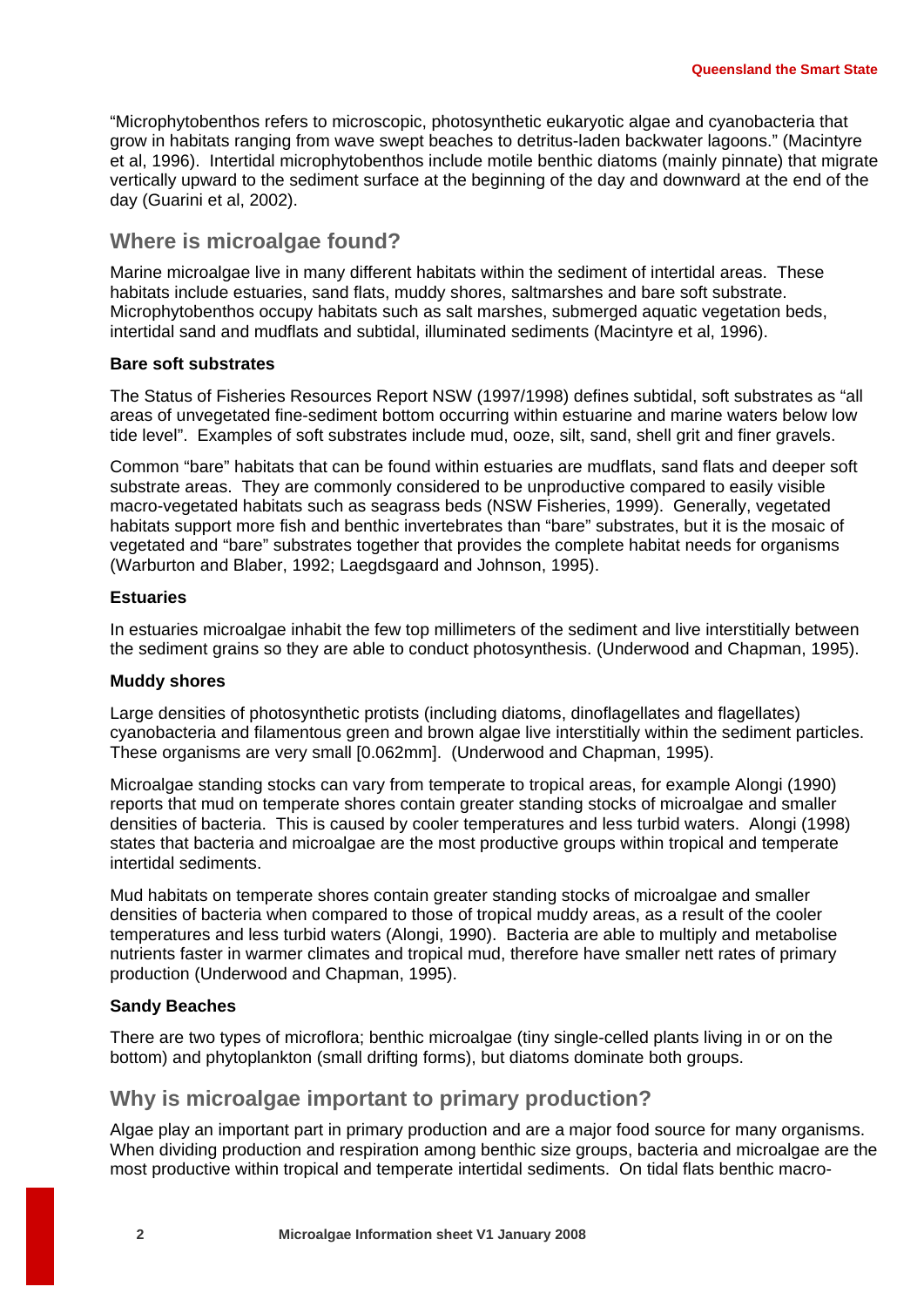organisms receive their nutritional needs by feeding on benthic microalgae and labile organic matter settling out of the overlying water. When the high tide covers the mud flat, filter feeding benthos such as bivalves and polychaetes may consume up to 25% of the phytoplankton production of 82g Cm-2 yr-1. Some remaining phytoplankton carbon is exported by the tide and deposited on the sediment surface (Alongi, 1998).

Macroalgae, benthic microalgae, phytoplankton, epiphytes and neuston may in total contribute more than half of total nett production in some systems. The contribution of different autotrophs to annual net primary production (gCm-2 yr-1) in some saltmarshes and Australian mangrove forest are: marsh/mangrove-2969, microalgae-104, phytoplankton-150, epiphytes & neuston-260 (Alongi, 1998).

A study conducted in Mexico by Coultas and Hsieh (1997), on the ecology and management of tidal marshes, found that one of the main primary producers in this system was microalgae. Consumers included zooplankton, postlarval fish and invertebrates, microbes, meiofauna and larger animals such as shrimps, crabs, fish and birds. Soil microalgae contributed approximately 10% of the total marsh primary production and were a major food source for secondary producers. Benthic and planktonic microalgae form the basis of the food chain for the fish and invertebrate fauna of the Spartina marsh habitats.

Microphytobenthos [benthic] microalgae provide a major energy source to the higher trophic levels in marine littoral ecosystems, especially food webs connected to intertidal mudflats. There is a net increase of microphytobenthos biomass in the top layers of the sediment during daytime exposures due to increased microalgal photosynthesis. Microphytobenthic communities contribute to the intertidal biological and physical processes (Blanchard et al, 2001).

Guarini et al (2002) conducted a study in San Francisco Bay and found that the two key communities that contributed to primary production in tidal estuaries were phytoplankton and microphytobenthos. Motile benthic diatoms (mainly pinnate forms) migrated upward during the day and downward at night. Microphytobenthic primary production occurs during the day on the surface of the intertidal mudflats although primary production is limited by the high turbidity in shallow areas. At the beginning of the day time emersion period the surface of the mud reaches a saturation value, with microphytobenthos production dynamics mostly governed by the biomass specific productivity of benthic microalgae and changes in light exposure.

The study conducted by Brouwer and Stal (2001), on short-term dynamics in microphytobenthos distribution and associated extracellular carbohydrates in surface sediments of an intertidal mudflat, showed that benthic epipelic diatoms were the most important group of primary producers in intertidal mudflats. These diatoms have the ability to produce copious amounts of extracellular polymeric substances (EPS), mainly consisting of carbohydrates. The presence of diatom biofilms increases the stability of the sediment surface, which can have a major affect on the morphodynamics of mudflats. Through the excretion of EPS, diatoms are responsible for the input of high-quality organic carbon into the sediment and this maybe used as a food source for heterotrophic consumers.

## **What organisms feed on microalgae?**

Nozais et al (2001) states that primary producers such as phytoplankton and the sediment associated microalgal microphytobenthos have crucial ecological functions in providing links between inorganic compounds and organic matter to make these available to higher trophic levels and top predators.

All fauna derive their nutritional requirements (energy and nutrients) from plants. In "bare" substrates microalgae are an important food source for fishes such as juvenile mullet, bream and whiting. Microalgae also support diverse communities of small benthic invertebrates, for example polychaetes, nematode worms, cumaceans, copepods and soldier crabs (Hollaway and Tibbets, 1995). Bacteria and diatoms are common within muddy shores and provide a primary food source for associated larger fauna (Underwood and Chapman, 1995).

In muddy intertidal shores large deposit-feeding gastropods, such as the eastern Australian gastropods, Pyrazus ebeninus and Velacumantus australis, are found in large numbers. These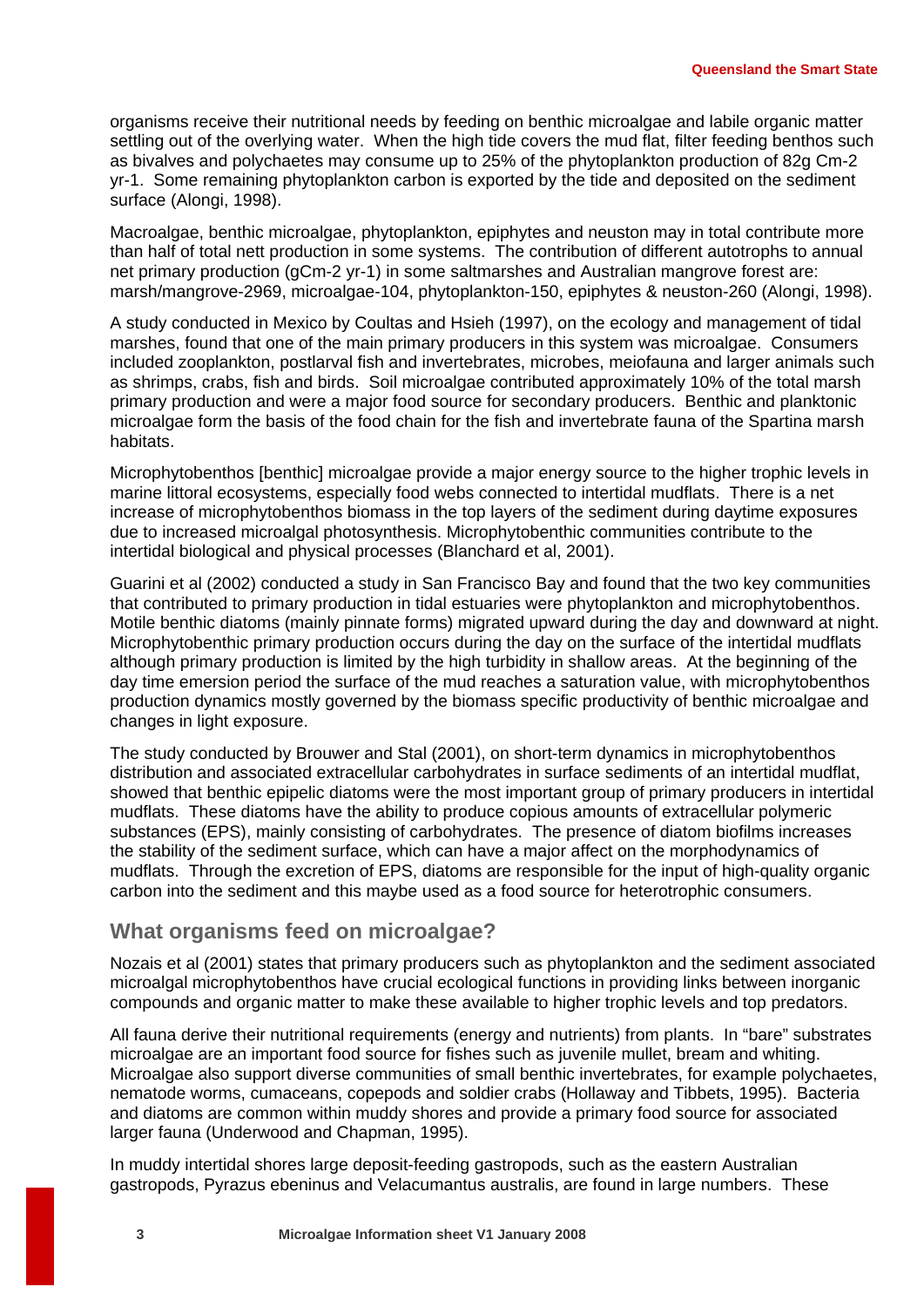invertebrates consume sediments as they move over the surface of the mud and digest the nutritive material (Underwood and Chapman, 1995).

Previous studies involving grazing experiments have shown that a variety of benthic infauna and epifauna are able to consume large quantities of algal matter, with localized "bare" patches being the result of grazing on the sediment surface. The effects of grazing by large densities of bivalves can inhibit the development of microalgal communities in some marshes (Alongi, 1998).

Microalgae are a major carbon source for higher trophic levels such as benthic macrofaunal communities. They are known to respond to increases in food resources with population increases. When food is limited these macrofaunal communities would also be affected (Stocks and Grassle, 2001).

A study using multiple isotopes has clarified the importance of microalgae, phytoplankton and mangrove material in the diet of penaeid prawns. Juvenile Penaeus merguiensis feed on a mixed diet of benthic microalgae and mangrove detritus in mangrove creeks, while adults offshore feed on phytoplankton and benthic microalgal material with a lower intake of mangrove detritus. The majority of isotope studies have indicated that algae and detritus are equally important food sources for macroconsumers (Alongi, 1998).

A study using stable isotope analysis in Port Curtis Queensland, to investigate the contribution of plants from different estuarine habitats to supporting fisheries species caught over "bare" mudflats, found the plant species most important to fish and crustaceans were seagrass and its associated microalgae, saltmarsh grass and microalgae on the mudflats.

## **What links are there between microalgae and fisheries production?**

Microalgae provides an important link within the food chain as one of the major primary producers. In some systems macroalgae, benthic microalgae, phytoplankton, epiphytes and neuston may, in total, contribute more than 50% of total nett production (Alongi, 1998). Microalgae support diverse communities of small benthic invertebrates such as polychaetes, nematode worms, cumaceans, copepods and soldier crabs (Hollaway and Tibbets, 1995). Microalgae lives interstitially within the sediment and form part of the local and regional fish production cycle.

## **What type of activities could impact on microalgae?**

Extractive dredging in the marine environment, impacts on marine plants and local tidal fluctuations influence the movement and distribution of sediments and turbidity plumes throughout the water column. Increased turbidity, caused by dredging will vary the marine environment impacts depending on the prevailing tidal and current regimes.

Potential impacts of dredging activities in coastal areas include; direct smothering of marine habitats such as seagrass, coral and other benthic organisms, reduction of light from increased turbidity resulting in stress and/or mortality of photosynthetic organisms and remobilization of heavy metals and pesticides/herbicides. The removal of shallow intertidal and subtidal fish habitats from dredging cause a disruption to the local food chain, resulting in changes to fish catches.

Other impacts that could affect microalgae are;

- The direct and indirect effects of agricultural and industry practices
- Pollution from point and non point sources (e.g. urban runoff and town sewage)
- Channelisation (to regulate flows and reduce flooding)
- Construction works (e.g. jetties)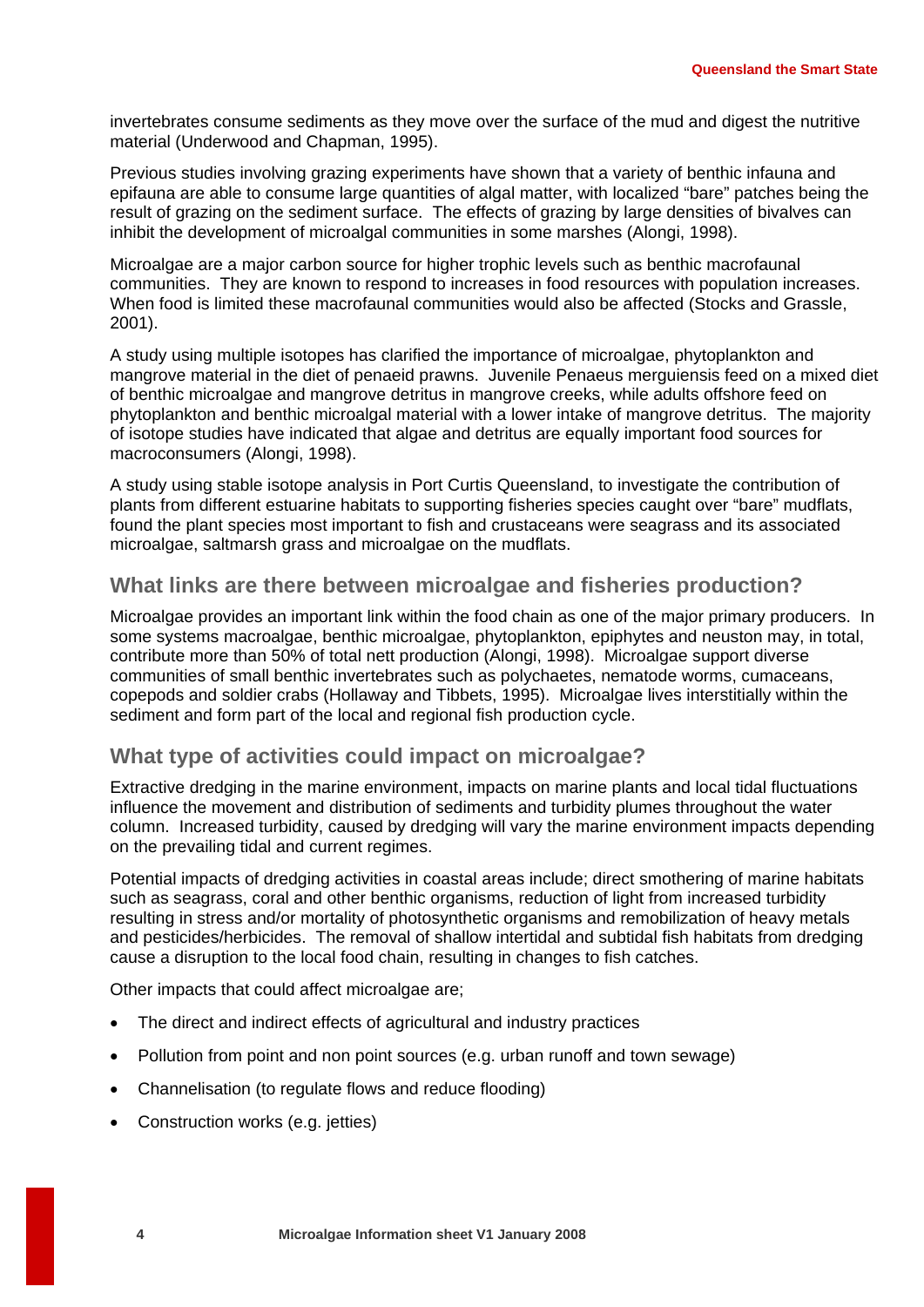DPI&F recognises that impacts from dredging and other extractive industries may cause temporary or long-term changes to microalgae production. DPI&F would have an interest if these long-term impacts caused adverse affects on fisheries production.

## **What environmental conditions promote microalgae growth?**

Macintyre et al (1996) conducted a study about microphytobenthos and the ecological roles of bare, shallow water marine habitats. As light only penetrates the sediment to a depth of 2-3mm, microphytobenthos could only photosynthesis to this depth. Microphytobenthos live, grow and are consumed in the top few mm of these shallow, bare ecosystems. Phytoplankton and microphytobenthos use light energy to fix CO2 into organic matter. The depth distribution of microphytobenthos depends on the extent of the currents, sediment mixing by waves and the abundance of benthic macrofauna. Microphytobenthos can be limited to the upper few mm of oxygenated sediments, due to the low energy organic rich environment. Microalgae can be found to a depth of 10cm in well-mixed sandy sediments within high-energy environments.

### **Selected references**

Alongi, D., (1990) The ecology of tropical soft -bottom benthic ecosystems. Oceanography. Marine. Biology. Annual. Review Vol 28, pp.381-496.

Alongi, D.M. (1998) Coastal Ecosystem Processes: Australia Institute of Marine Science, Townsville, Queensland, Australia.

Blanchard, G.F., Guarini, J.M., Orvain, F. & Sauriau, P.G. (2001) Dynamic behaviour of benthic microalgal biomass in intertidal mudflats. Journal of Experimental Marine Biology and Ecology 364: 85-100.

Brouwer, J.F.C. and Stal, L.J. (2001) Short-term dynamics in microphytobenthos distribution and associated extracellular carbohydrates in surface sediments of an intertidal mudflat. Marine Ecology Progress Series 218: 33-44.

Couchman, D and Beumer, J. (2007), *Management and protection of marine plants and other tidal fish habitats*, Queensland Department of Primary Industries and Fisheries, Fish Habitat Management Operational Policy FHMOP 001, 68pp.

Coultas, C.L., Hsieh, H.P. (1997) Ecology and Management of Tidal Marshes: A Model from the Gulf Mexico. St Licie Press.USA.

Guarini, J.M., Cloern, J.E., Edmunds, J. & Gros, P. (2002) Microphytobenthic potential productivity estimated in three tidal embayments of the San Francisco Bay; A comparative study. Estuaries 25(3): 409-417.

Hallegraeff, G. (1991) Aquaculturists guide to harmful Australian microalgae. CSIRO, Division of Fisheries, Hobart, Tasmania, Australia.

Hollaway, M & Tibbetts, I. (1995) Meiobenthos of the Brisbane River and Moreton Bay: evidence of mullet as potential consumers: International Larval Fish Conference and Australian Society for Fish Biology Abstracts. University of Sydney, pp. 57.

Hopkins, E & White, M. (1998) Dredging, Extraction and Spoil Disposal Activities; Departmental Procedures for Provision of Fisheries Comments, Queensland Department of Primary Industries, Fish Habitat Management Operational Policy.